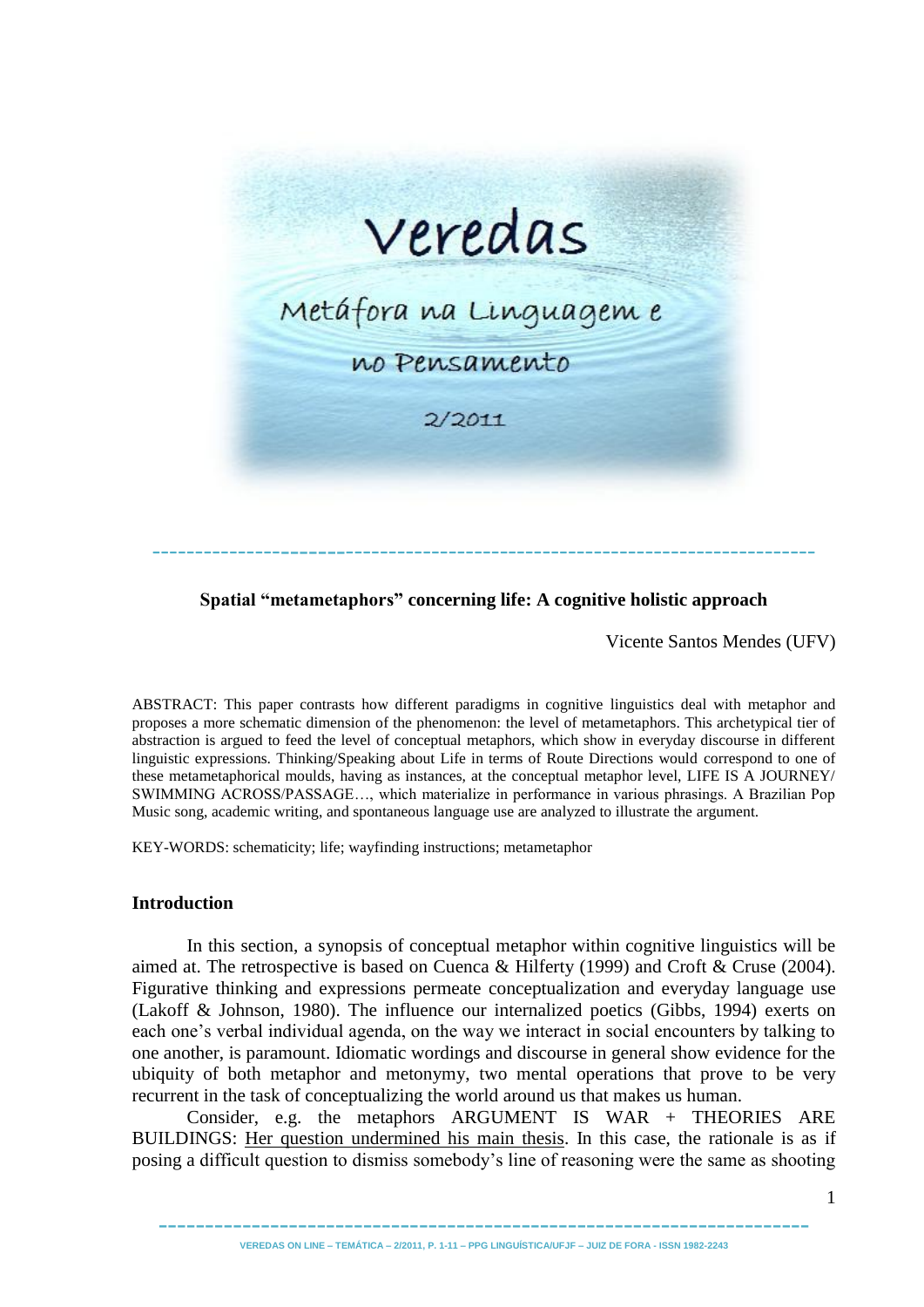a bazooka in order to destroy the opponent's headquarters. Now take, e.g. the metonymy ORDER FOR CUSTOMER: The ham and cheese omelet wants another orange juice. Here what a person has to eat at a snack bar or cafeteria is used to instantiate the person consuming the food and drink paid for.

The details about the difference and overlaps between metaphor and metonymy are beyond the scope of this paper.<sup>1</sup> But the main distinction can be summarized along the following lines: whereas metaphor involves a mapping between elements from one domain A – having to do with more direct, simple, concrete situations – onto elements of another domain B, related to more indirect, complex, abstract situations; metonymy has to do with a contiguous link that binds 2 elements in the same cognitive domain, referring to an entity not mentioned explicitly by pointing at it via explicit mention of another entity, blatantly related to it. According to Croft & Cruse, (2004), the essential distinction reads:

> A cognitive linguistic analysis of metonymy is the ability of a speaker to select a different contextually salient concept profile in a domain or domain matrix than the one usually symbolized by the word (CROFT; CRUSE, 2004: 48). Metaphor involves a relationship between a source domain, the source of the literal meaning of the metaphorical expression, and a target domain, the domain of the experience actually being described by the metaphor (CROFT; CRUSE, 2004: 55).

#### **1. Conventional, novel and image conceptual metaphors (typology and examples)**

- (1) A house in Cape Cod across the ocean will cost you an arm and a leg.
- (2) I don't buy that!

<u>.</u>

(3) Stock markets all over were falling steeply as US Government postponed the aid to the American real state and banking sector.

The HIGH PRICES ARE PARTS OF THE BODY metaphor is so common that sentences as  $(1)$ , a truly conventional metaphor<sup>2</sup>, have equivalents in many different languages around the world. The novel metaphor BELIEVING IS PURCHASING / IDEAS ARE OBJECTS is the one at stake in (2), in order for the speaker to declare she was not convinced by whatever the content of her interlocutor's statement might have been. I only give money for something to take it home when I am made believe this merchandise is good for me. Likewise, unless I find your argument persuasive enough, I will not accept it. (3) is an instance of the conventional metaphor LESS IS DOWN/QUANTITY IS VERTICALITY, motivated by one's personal experience of seeing, say, the level of wine in a glass or bottle decrease, as one pours the drink out of the receptacle or takes it gradually sip by sip.

(4) My wife, whose waist is an hourglass…

(from André Breton, LAKOFF & TURNER, 1989, p.90)

(5) Italy is a boot. (CUENCA  $& HILFERTY$ , 1999, p.104)

(6) Rio Grande do Norte State is an elephant.

---------------------------------------------------------------------- **VEREDAS ON LINE – TEMÁTICA – 2/2011, P. 1-11 – PPG LINGUÍSTICA/UFJF – JUIZ DE FORA - ISSN 1982-2243**

<sup>&</sup>lt;sup>1</sup> For an overview in this regard, see (BARCELONA, 2003), (DIRVEN; PÖRINGS, 2002), among others.

<sup>&</sup>lt;sup>2</sup> Conventional metaphors are more widespread and entrenched in figurative thought and language than novel metaphors. Thus novel metaphors, compared to conventional metaphors, strike us as more creative.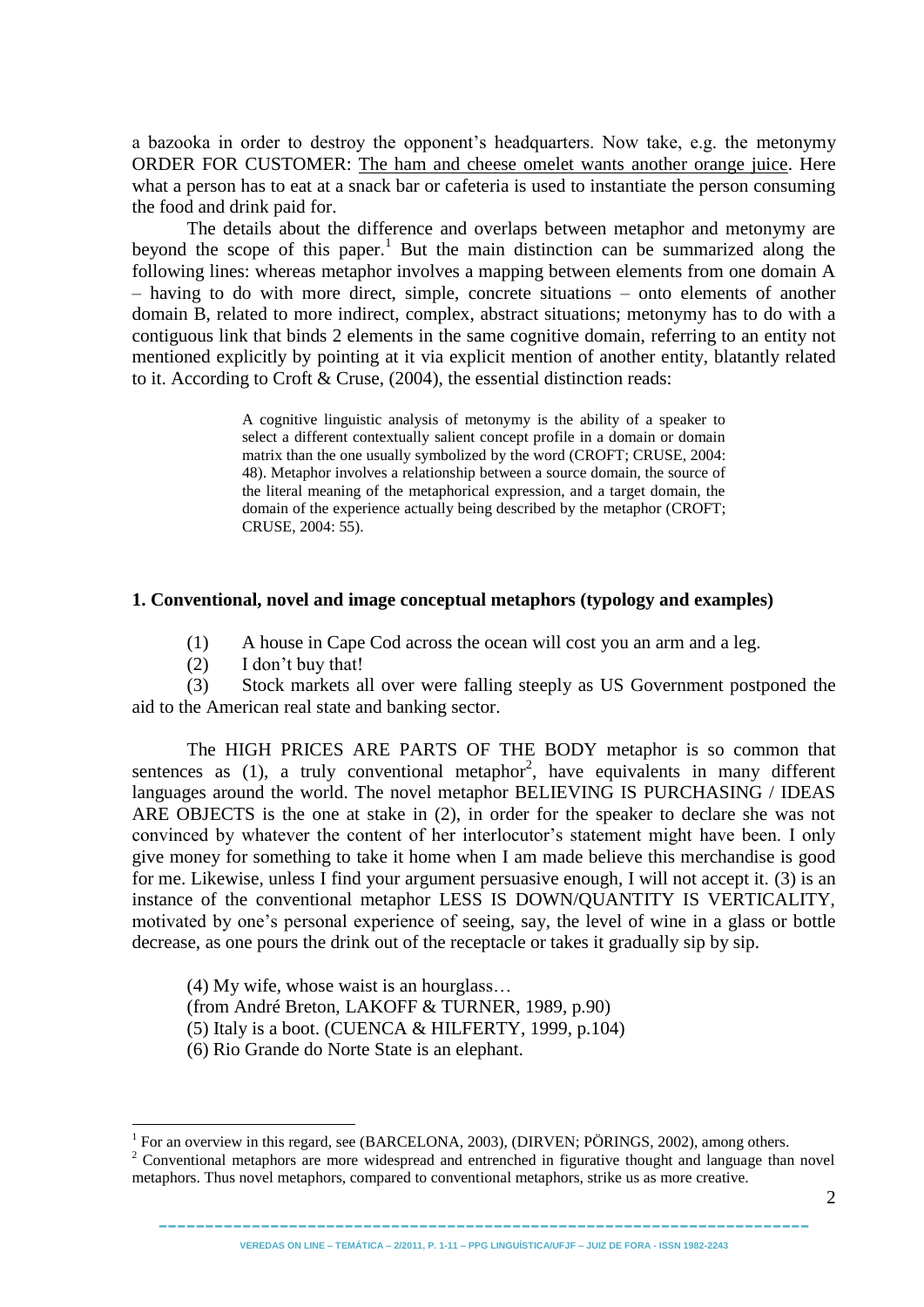(4), (5) and (6) are all cases of image metaphors, whose essential trait is to be strikingly visual.

- (7) They had to prune the workforce.
- (8) He works for the local branch of the company.
- (9) There is a flourishing black market in software there.

These 3 sentences are instances of the novel metaphor SOCIAL ORGANIZATIONS ARE PLANTS that (CROFT & CRUSE, 2004, p.205) borrow from (KÖVECSES, 2002, p.8). In (7) pruning as in therapeutic gardening is extended to mean lay employees off in order to remove unnecessary growth to gain vigor. (8) views the head office of the company as if it were the trunk of a tree, and thus treats the local offices as branches stemming out of this trunk. In (9), the dynamic, thriving character of the black market is seen as a blossoming flower.

#### **2. Gist on how some prominent paradigms in cognitive linguistics treat metaphor**

#### **2.1. Metaphor within Scenes and Frames Semantics**

According to Petruck (1996), Lawler (1988) draws and further develops Fillmore (1977), offering a careful analysis of the Commercial Transaction Frame in order to define money for the ultimate purpose of providing the details of the TIME IS MONEY metaphor. He uses this frame to provide a consistent semantics for the lexical items 'buy', 'sell', 'pay', and 'spend', thus motivating the interpretation of time as a very valuable merchandise you should therefore carefully make good use of. So, according to this paradigm, metaphor is a special way of interpreting / construing the relationship among entities in a scene, motivated by how *Frames* organize our world knowledge.

#### **2.2. Metaphor within Mental Spaces / Conceptual Integration Networks**

Croft & Cruse (2004) argue that Blending Theory (FAUCONNIER & TURNER, 2002) advances significantly over Lakoff and colleagues' traditional view of conceptual metaphors. This is because instead of dealing with only 2 cognitive domains (Source and Target), Blending Theory postulates on-line meaning construction enabled by the arrangement of at least 4 conceptual spaces. Input space 1, Input space 2, Generic space, and Blend space. As Grady; Oakley; Coulson, (1999) demonstrate, if the emergent structure projected selectively from Input space 1 (surgery), input space 2 (butchery) and Generic space (the abstract equivalences between them) have to do with metaphorical projections, in the Blend, new meaning that sees an incompetent surgeon as a butcher will arise. So conceptual integration networks treat metaphor as a special kind of Blend in which language users see one thing as another. It conceives of metaphor as a trigger for the novelty in signification arrived at in the Blend Space, which sees an entity as something else, due to the fact that it has peculiar properties in this emergent structure.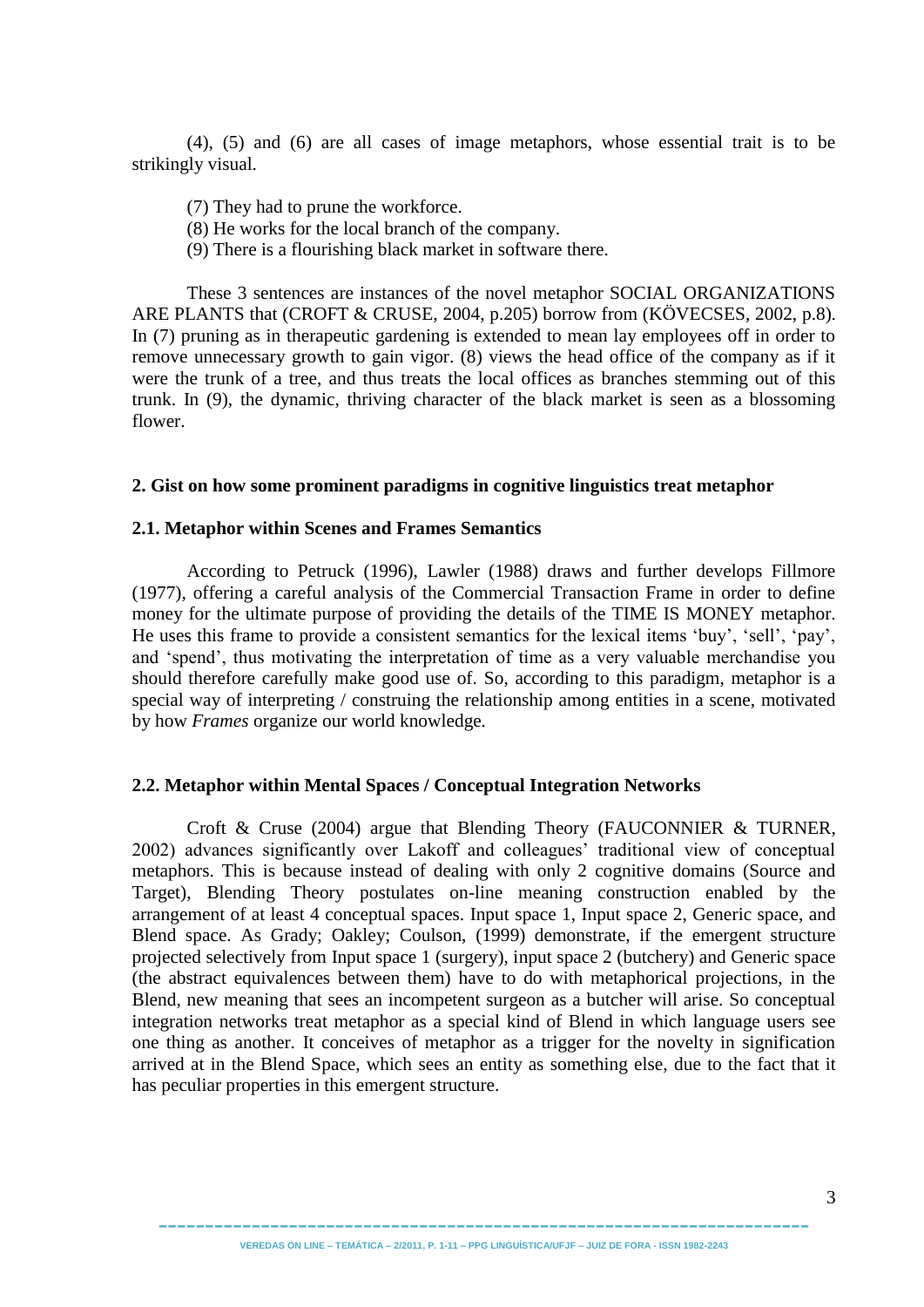#### **2.3. Metaphor within Construction Grammar**

Following Goldberg (1995, 2006) metaphors are extension/inheritance links allowing the language to organize itself in a specific way among several relationships that may hold between constructions (pairings of form and meaning). E.g. the Resultative Construction 'Pat hammered the metal flat' is analyzed as metaphorical extension of a Caused Motion Construction, as in 'Pat threw the metal off the table'( $X$  caused  $Y$  to move  $Z$ ). This sentence instantiates literal caused motion, whereas in 'Pat hammered the metal flat', the result phrase ‗flat' is clearly interpreted or conceived of as a metaphorical type of goal.

Another example is the metaphorical reading assigned to the No-Oblique-Complement Intransitive Motion Construction. 'Bob went crazy' (metaphorically went to the state of being crazy), instead of ‗Bob went to Paris' (literally). Or ‗Mary fell asleep' (metaphorically fell into sleep) instead of 'Mary fell into the hole' (literal reading).

### **2.4. Metaphor within Langacker"s Cognitive Grammar**

Langacker's Cognitive Grammar does not tackle metaphor overtly. "Lakoff and Johnson's (1980) theory of metaphor is an example of another widespread type of linguistic conceptualization that is not discussed explicitly by either Langacker or Talmy" (CROFT; CRUSE, 2004, p. 44).

My guess would be to say that, although left in the shadow, metaphor for Langacker amounts to one of the many semantic drives that lead to symbolization, that push syntax into this or that mould or conceptual template, that yield surface structure to take this or that shape, falling in what he calls either 'abstract construals', or 'subjectivity/objectivity perspective taking'.

In personal communication per e-mail, Langacker explains:

―Metaphor is readily accommodated in CG. Linguistic meanings invoke what I call "cognitive domains" as their basis. Any kind of conception qualifies as a possible cognitive domain, and every expression invokes many domains. Metaphor is just a special case of this, where two particular domains (source and target) are related by correspondences between certain elements. The most extensive discussion is in chapter 2 of my latest book (2008) Cognitive Grammar: A Basic Introduction, that came out by Oxford University Press." Langacker (p.c.)

### **2.5. Metaphor within "Qualia Theory"**

Moura (2002) attempts to reconcile the clash between Chomskyan and Californian cognitive linguists' views of Grammar. He does so by defending the stance that both the generative lexicon (PUSTEJOVSKY, 1995, 2000) and conceptual metaphor theory (LAKOFF and followers) contribute to the appropriate reading – out of several possible interpretations – of metaphorical personification. The generative lexicon has an internal systematic organization, defined non-encyclopedically. It is tidied in 4 levels of representation: argument structure, event structure, qualia structure, and lexical inheritance structure. Moura explains just the 2 of them most relevant for his case: argument structure specifies the number and type of logical arguments a lexical unit subsumes, and how they are syntactically realized. Qualia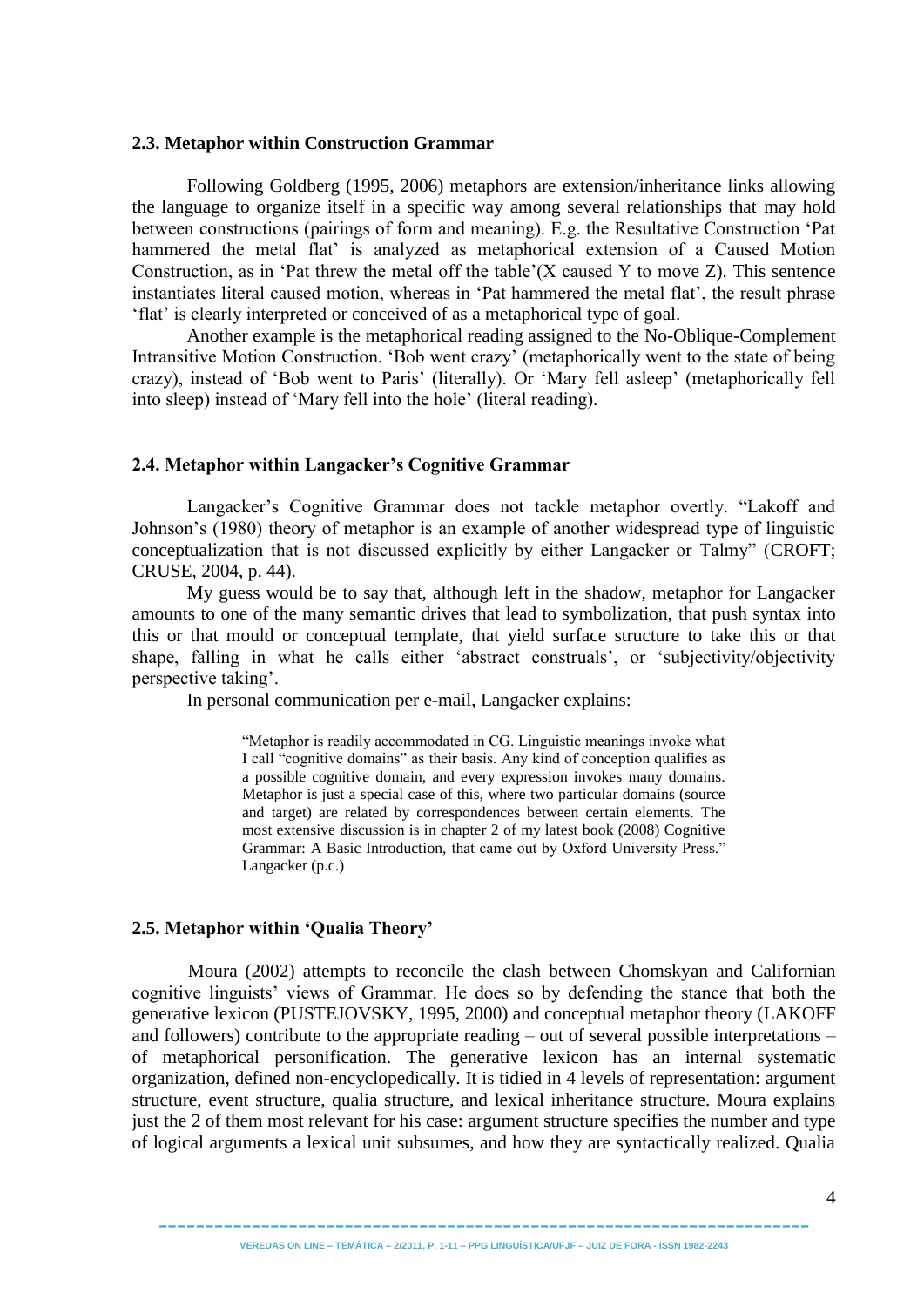structure lists the thematic roles a lexical unit encompasses: constitutive, formal, telic (having to do with function), and agentive.

The idea is that each lexical item gives prominence to a different quale. Hence, depending on the type of word that is employed to construct the metaphor – whether it is an institution (abstract object), an artifact, or an event – the indeterminacy problem of the metaphorical interpretation speakers agree on for the figurative language use at hand will be more easily solved. In other words, the personification metaphor involves different possible interpretations, but the right one is chosen depending on which word was used to instantiate the trope. E.g.: 'ethic and organic sugar', 'a nervous goal in soccer', and 'an arrogant Government'. It is not that personal attributes are being assigned out of the blue to sugar, a soccer goal, or a Government. Sugar is a cultural artifact. It is a product whose origin has material and economic underpinnings that necessarily include people. Thus, to interpret this personification, we have no trouble to arrive at the reading 'sugar produced organically and ethically'. Now take 'a nervous goal' in a soccer game. The lexical representation of 'goal' has an agentive quale role. A player shoots a goal. So the reading 'a goal scored nervously' is licensed by this event noun. What about 'an arrogant Government'? Since people and social institutions are linked by a part-whole (meronomy) relationship, it is possible to predicate arrogance of the ruling of a country. Because the reading is 'the Government is composed of arrogant politicians'. Moura's (2002) point is that both the linguistic content (the lexical properties of the words used to materialize the metaphor) and the conceptual content (the cognitive analogical correspondence between domains as such) contribute their share to zoom in onto the adequate reading among a few possible interpretations available for personification metaphor phrasings.

To sum up, Moura (2002) proposes an analysis of metaphorical language and thought dealing with personification that mingles Pustejovsky's generative lexicon framework with the treatment of the matter Lakoff and followers have inaugurated in cognitive linguistics: the homologies between domains that characterize metaphors have their share of contribution, and the type of word used to instantiate these correspondence mappings play their role as well to solve the indeterminacy problem in the interpretation of this particular kind of figurative conceptualization / language use.

### **3. The cognitive holistic approach we advocate: spatial "metametaphors" concerning life**

It is not difficult to realize that all the cognitive linguistics schools or trends briefly revised in the previous sections do not treat metaphor in a mutually incompatible, exclusive manner but rather in a complementary fashion. Our suggestion here will be to take a Langackerian move and go one step deeper in abstraction by proposing that there is an extra, archetypical dimension in which template-like metaphors – let us call them "metametaphors" – exist. One of such kind would be provided by route directions. At a level of schematicity furthest removed from the surface of text processing in everyday discourse, we would then have this ideational shape type of metaphor, say, A WORTHWHILE LIFE IS INTELLIGENT MOTION/WELL ORIENTED MOVEMENT yielding the occurrence of several conceptual metaphors in ordinary thought, which, by their turn would pop up in spontaneous language use tailored in different phrasings or expressions. *Route directions*, aka *path descriptions* or *wayfinding instructions* are a specific *genre* of verbal semiosis that involves a three-faceted model (knowledge+discourse+dialog) so that interactants agree on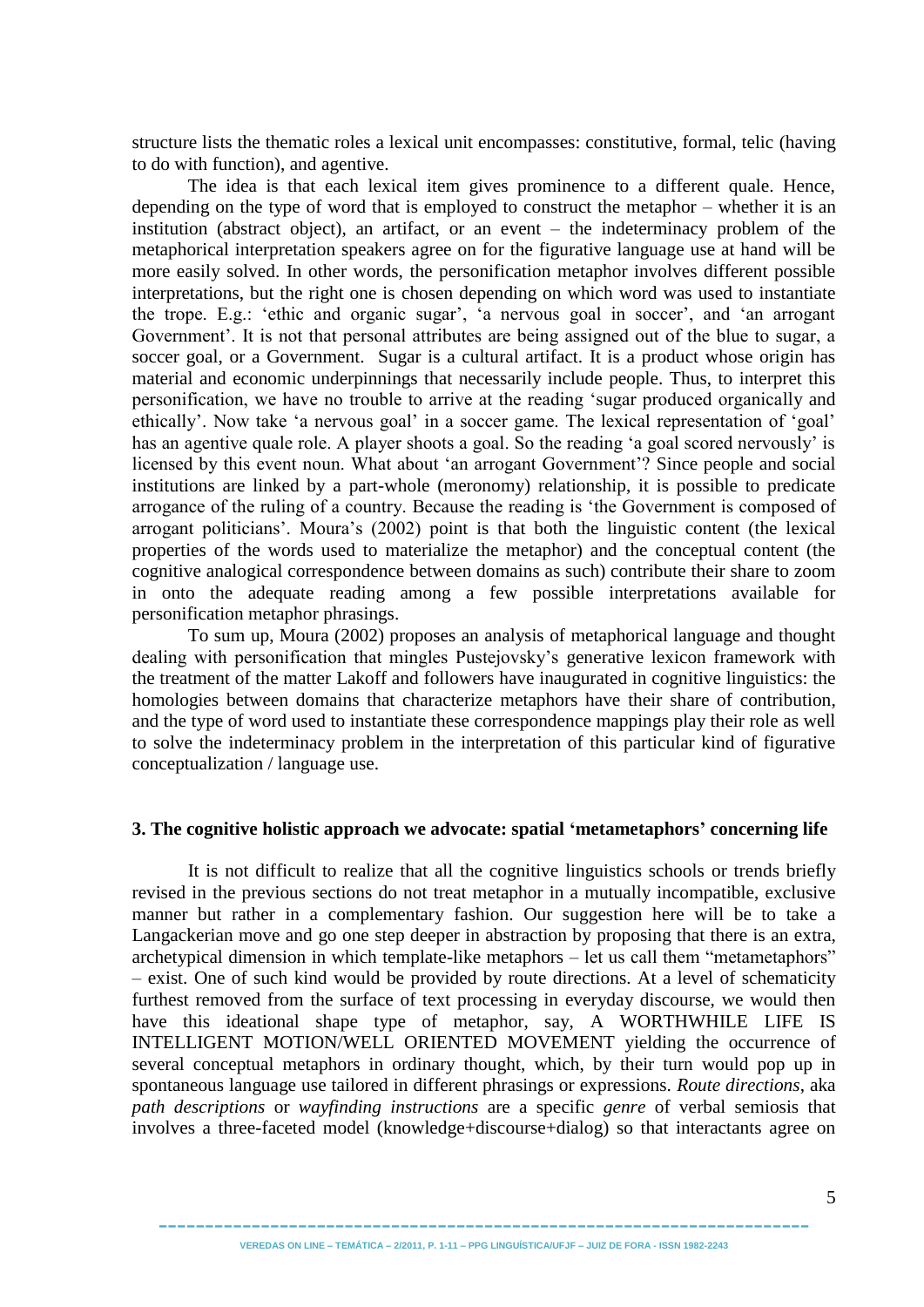the conceptualization of an itinerary guiding an agent from a starting point to a destination in unfamiliar surroundings Mendes  $(2003, 2008<sup>3</sup>)$ .

The discourse facet of the model has to do with speech bubbles that Informant and Beneficiary mentally construe together in order to felicitously conceptualize the trajectory at stake. The interlocutors go knitting step by step a mesh of conceptual worlds, speech bubbles, prompted by the linguistic expressions that happen to be chosen by the Informant to trigger in the Beneficiary's mind a certain web of conceptual domains anchored in local geography but also fleshed up by the partners' cultural/world knowledge in general. *Speech bubbles* or *text worlds* are a notion we developed from Werth (1999), an attempt to construct a version of the then existing Mental Spaces Theory that could account more satisfactorily for the macrolinguistic (going *de facto* beyond the mere sentential level of analysis) tier of meaning construction in discourse. Mendes (2006) further emphasizes the larger granularity of the approach by proposing route directions as a specific type of discourse-level construction, à-la-Östman (2005).

Now, Werth (1999) as well as (REQUEJO, 2003, p.133) put forward the notion of ‗megametaphors'. A ‗megametaphor' is an undercurrent sustenance that feeds a few interconnected cognitive metaphors over an extended text, allowing extremely subtle conceptual effects. It enables "target meanings to be understood in terms of domain properties" (WERTH, 1999, p.324) according to these interrelated correspondence mappings.

The notion we want to make a case for in this paper is somewhat different. Put simply, human beings keep moving around from birth to death. Apart from those moments we are standing still or sitting to perform whatever task, or lying in bed for our regular bit of sleep, or maybe in a hospital ward undergoing medical treatment, we are walking, driving, or taking buses, subways, trains, planes, or ships here and there. Thus we can think about finding our way around in life as following good route directions. A purposeful life would be movement that gets us somewhere, figuratively speaking. That is, leading a worthwhile life could be thought about as progressing towards good jobs, self rewarding social activities, a balanced family, deeds to be proud of, and so on and so forth. Regardless of who or what we get this guidance from: God, fate, role models we met personally or paragons we only had vicarious access to from history, kin, close friends etc.

Conceiving 'Life' as 'Targeted Kinesis'<sup>4</sup> can lead to several conceptual metaphors such as LIFE IS A PASSAGE/SWIMMING ACROSS/JOURNEY… that, by their turn will pop up in everyday discourse dressed up in various costumes, taking up more conventional or more creative wordings. Martins (1999) proposed the metaphor LIFE IS A STRETCH/WAY/ PATH/LANE/TRACK (*A VIDA É PERCURSO*). Vereza (2007) defends, among others, LIFE IS A TERRITORY. If you think of life as a piece of land with a particular character, it needs to be explored, and such exploration requires a plan in order to be effective. Sampaio (2008) argues for the equation LIFE IS A NAUTIC PASSAGE / A CROSSING. (*A VIDA É TRAVESSIA*). And Sardinha (2007, work in progress) investigates LIFE IS A TRIP (*A VIDA É UMA VIAGEM*). All these conceptual metaphors are, we argue, instantiations of the metametaphor **LIFE IS KINESIS,** or, to be more specific, **A SENSIBLE LIFE IS TARGETED KINESIS**, **A WORTHWHILE LIFE IS MEANINGFUL MOTION/WELL ORIENTED MOVEMENT**. Let us now exemplify this at the level of linguistic expressions. To use Taylor (2002: 93) terminology, let us go one step lower at the schemainstance cognitive relations metaphors can hold. For Taylor (2003: 69-72, 74), the level of

<u>.</u>

<sup>&</sup>lt;sup>3</sup> This is the recent publication in traditional book format of the PhD dissertation published on-line in 2005, available electronically as a .pdf document. Cf. bibliography below.

<sup>&</sup>lt;sup>4</sup> We take here 'targeted kinesis' as a cover term for route directions, in the sense of correctly guided motion.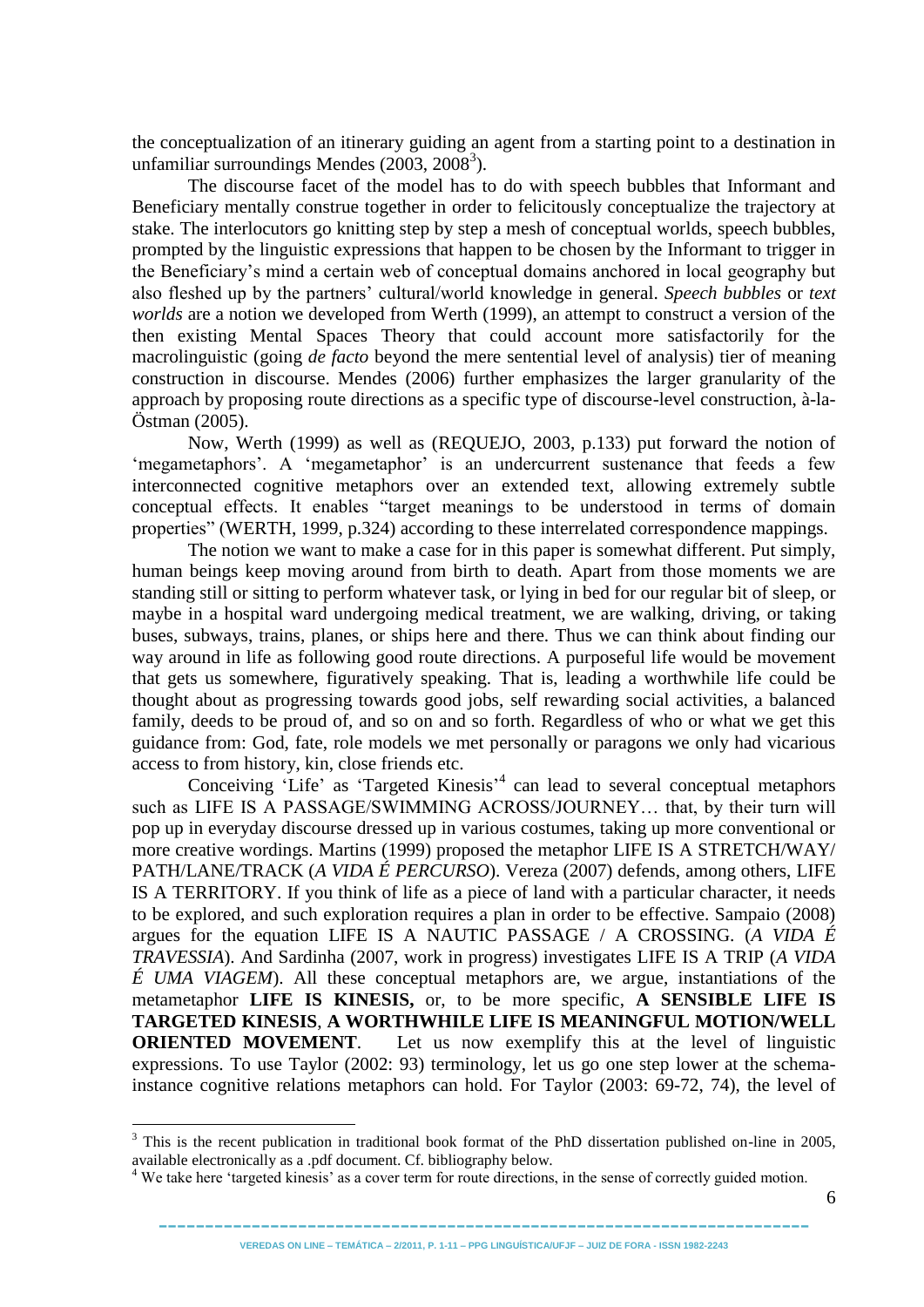metametaphors we propose would correspond to the 'super-schema' tier of elaboration of a category.

#### **4. Some usage-based attested cases**

1

(10) *Ele está fazendo o mapeamento da função e da estrutura da literatura. A estrutura como começo, meio e fim. Ponto de partida, e ligação até o ponto de chegada. E a função como processo humanizador. Ela exprime o homem, e assim atua na sua própria formação...<sup>5</sup>* {He is drawing a map of the function and of the structure of literature. The structure as beginning, middle, and end. And the function as a humanizing process. It  $\equiv$ literature] expresses man, and so it acts on his own formation/education.}

(10) was a comment a colleague, Dr. Leontino Gondim, made during a presentation on 04/28/2008 for our research group seminar, while giving a talk on an essay by Antônio Cândido.<sup>6</sup> The referent of 'he' is then Antônio Cândido, who develops an argument for the role literature plays in rendering society more humane. We see here the metametaphor A SENSIBLE LIFE IS TARGETED KINESIS underlying the conceptual metaphor LIFE IS A TRIP, since the structure of literature – literature being the essence of a man of letters' existence – is seen as a journey, and the interaction between man and literature, experiencing this journey, is seen as these partners exerting influence on each other. So we have a two-way road, so to say: Literature expresses man. Man learns about himself influenced by literature.

(11) (…) *Porque o voto não é só um botão que você aperta. É um caminho que você escolhe para o seu futuro*. {Because the vote is not only a button you press. It is a way you choose for your future.}

(11) was taken from a TV campaign by the Ministry of Electoral Justice, in order to raise the population's awareness of the importance of going voting. SBT channel. 09/23/2008. 09:54 pm. Here the metametaphor we are focusing on, A WORTH-WHILE LIFE IS WELL ORIENTED MOTION, cascades onto the conceptual metaphor LIFE IS A WAY, since your life in the next four years from the elections is seen as leading you somewhere only if you follow the right route directions, namely, vote for the best candidate running for mayor.

(12) *Lanterna na proa: sobre a tradição recente nos estudos da lingüística. Reler a tradição é tarefa indispensável a todos nós que nos aventuramos pelos mares da lingüística. Tão volumosa e dispersiva é a produção contemporânea que se torna difícil ao navegador achar um norte. Assim, é tentador proceder como o memorialista e acender uma lanterna na popa.* {Lantern on [the ship's] bow: on the recent tradition in linguistics studies. To reread the tradition is an indispensable task to all of us who venture around the seas of linguistics. Contemporary production is so voluminous and dispersion causing that it turns out difficult for the sailor to find a North. Hence, it is tempting to proceed as a memorialist and to light a lantern on [the ship's] stern.}

The first sentence in (l2) is the title of a paper by Margarida Salomão (2007) in the issue 23 of the scientific journal Gragoatá. The three subsequent sentences are the first ones in the initial paragraph of the article. Interestingly, Salomão resorts to a double figurative reasoning having to do with a boat trip. We find the metametaphor LIFE IS MOVEMENT GEARED TO A TARGET again, this time as a schematic elaboration of the conceptual

---------------------------------------------------------------------- **VEREDAS ON LINE – TEMÁTICA – 2/2011, P. 1-11 – PPG LINGUÍSTICA/UFJF – JUIZ DE FORA - ISSN 1982-2243**

 $<sup>5</sup>$  Since the illustration data tokens are all in Brazilian Portuguese, I gloss them in English in curled brackets right</sup> next to their transcription.

 $6$  At the time this article was written, I was working at Rio Grande do Norte State University, where I was the leader of a research group on linguistics and literature. Dr. Leontino Gondim was the pivot of the Literature and Society line of investigation in this group.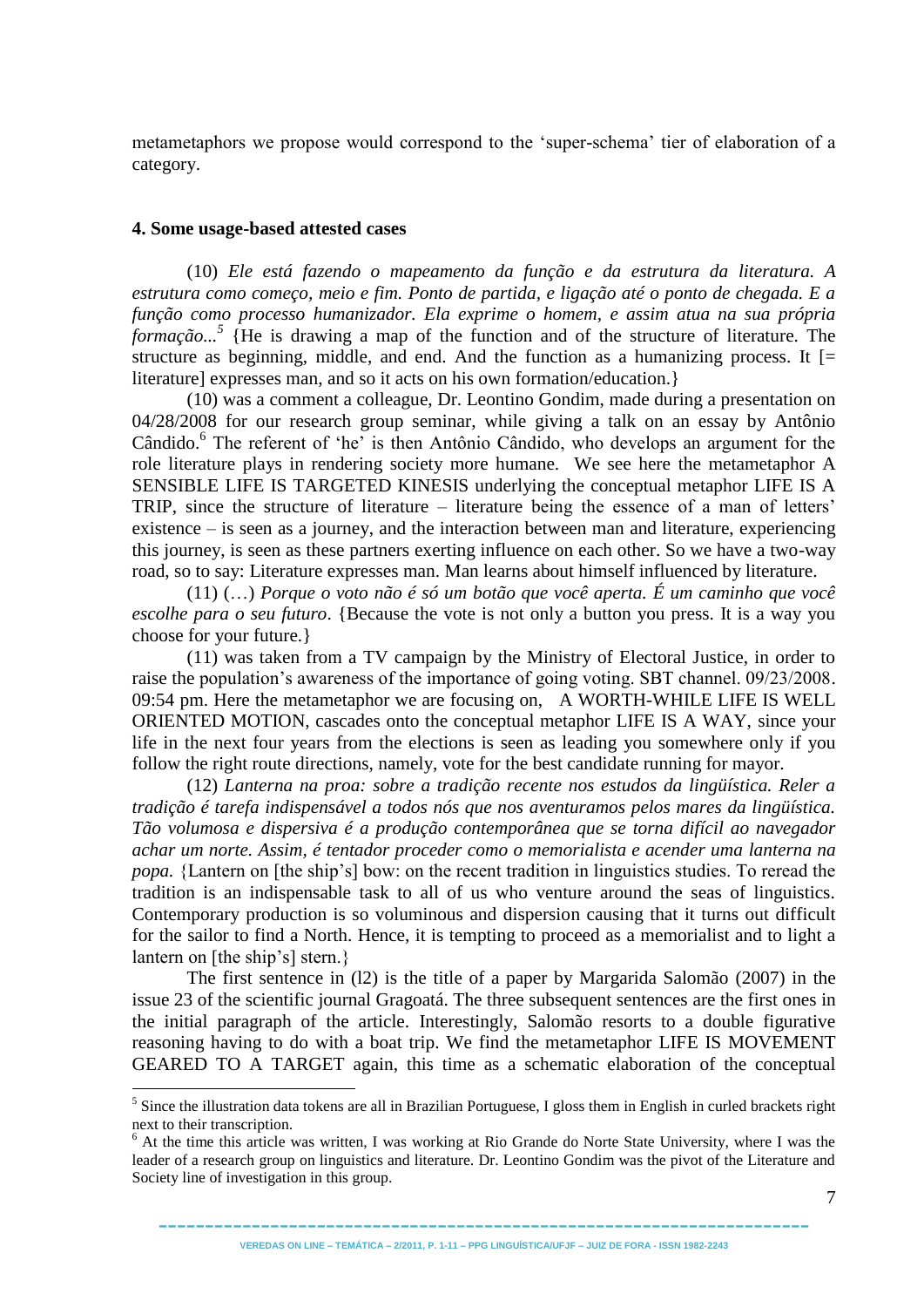metaphor LIFE IS A NAUTIC PASSAGE, because scrutiny of a discipline is seen as a boat or ship voyage. Undertaking measures so that this area or field of knowledge advances is seen as doing research to further illuminate this domain. The title of the paper subsumes all such contemporary moves by different scholars or trends. But since science is a cumulative enterprise, always building on previous discoveries, to light up a lantern on the boat's stern, i.e. to do a review of the forerunners in each of today's state-of-the-art fronts is something one is very much tempted to do. So, methodologically, Salomão will propel the boat backwards, so to say, and explain how we ended up sailing on the waters we are moving across nowadays.

(13) *Você é meu caminho* {You are my way} *M*eu *vinho, meu vício* {my wine, my vice} *Desde o início estava você* { since the beginning you were [there] } *Meu bálsamo benigno* {my benign balm} *Meu signo, meu guru,* {my zodiac, my guru} *Porto seguro, onde eu voltei* { safe harbor, where I came back } *Meu mar e minha mãe* {my sea and my mother} *Meu medo e meu champanhe* {my fear and my champagne} *Visão do espaço sideral* {a view of cyber space} *Onde o que eu sou se afoga* {where what I am drowns} *Meu fumo e minha ioga* {my tobacco and my yoga} *Você é minha droga* {you are my drug} *Paixão e carnaval* {passion and carnival} *Meu zen, meu bem, meu mal* (4 times) {my zen, my good, my harm}

(13) is a song in Brazilian Pop Music by Caetano Veloso, called *Meu bem, meu mal* {My good, my harm} from 1981. He wrote both the music part and the lyrics. It is no doubt a love song that talks about how you are absorbed in the relationship when you really fall in love with someone. You do things reason cannot cope with, because the heart does not care much for rational explanations. And, at least in some lines of the poem, the metametaphor LIFE IS WELL ORIENTED MOTION more conspicuously yields the conceptual metaphors LIFE IS A WAY (first and third lines), and LIFE IS A NAUTIC PASSAGE (lines 6 and 7). The poet's loved one is seen as **the** North, without whom the poet cannot find his way around, a mirror image of a starting point that feels like having always been there (in other words, whose existence does not even allow doubting or questioning). The muse is the poet's safe harbor: he can err around with his ship out there in the ocean but he will have a secure place to come back to whenever he returns to her. To sum up, the loved one is the poet's compass, constantly guiding his journey towards a meaningful life.

### **Concluding remarks**

After briefly recapitulating the fundamentals of metaphor as a very recurrent operation in everyday language and thought, we attempted to review how a few central theories in cognitive linguistics have treated the phenomenon of conventional, novel and image conceptual metaphors. The bottom line was that frame semantics, cognitive grammar, mental spaces and conceptual integration networks, construction grammar and qualia analysis all handle metaphor in a complementary way. We then tried to take a step forward to deepen the comprehension of this ordinary language and thought mechanism by suggesting, from the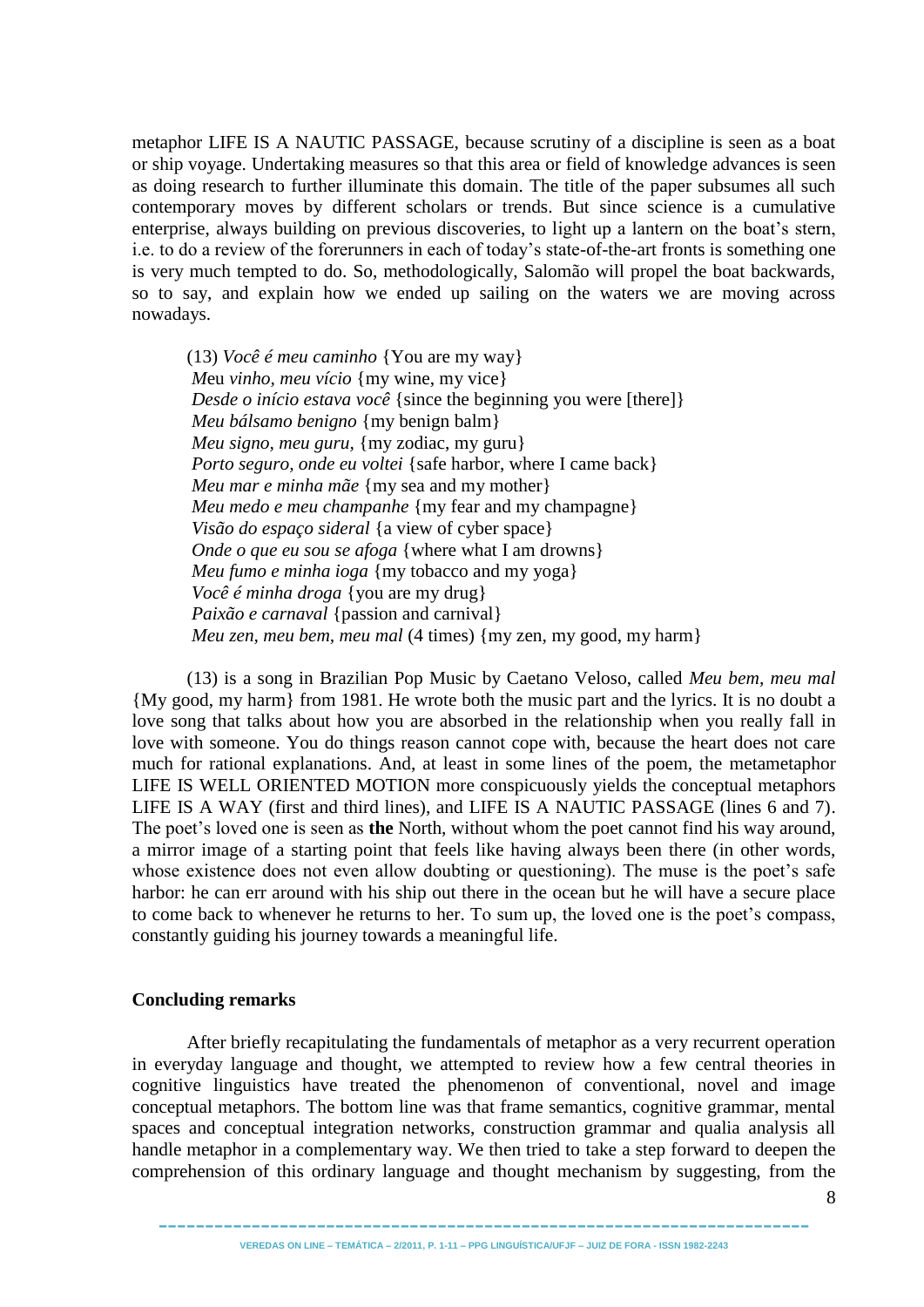research we have been doing on route directions, the notion of metametaphors. The templatelike metaphor PURPOSEFUL LIFE IS TARGETED AT KINESIS / INTELLIGENT MOTION or maybe A WORTHWHILE LIFE IS WELL ORIENTED MOVEMENT – in a deepest tier of abstraction – could be feeding a few conceptual metaphors that have been investigated by various scholars: LIFE IS A WAY/A PASSAGE/A TRIP/A JOURNEY/A SWIMMING ACROSS etc., which materialize in performance in different wordings. Showing the occurrence of this three-level schema-instance relationship (metametaphor, conceptual metaphor, surface phrasing) in several linguistic expressions from attested spontaneous language usage served to illustrate the argument, and thus provided us with an opportunity to give our share of contribution to account more thoroughly for the phenomenon under scrutiny.

RESUMO: O artigo contrasta como a metáfora é tratada em diferentes paradigmas da lingüística cognitiva e propõe uma dimensão mais esquemática do termo: a das metametáforas. Esse escalão arquetípico de abstração alimenta o nível de metáforas conceptuais que se mostra em discurso cotidiano sob diferentes formas lingüísticas. Pensar/Falar sobre a vida em termos de Diretivas de Rota é um desses moldes metametafóricos e tem como instâncias no nível conceptual A VIDA É UMA JORNADA/ TRAVESSIA A NADO/PASSAGEM ao se materializar no desempenho sob expressões variadas. Uma canção da MPB, a escrita acadêmica e o uso espontâneo de língua são analisados para ilustrar o argumento.

Palavras-chave: esquematicidade; vida; instruções de percurso; metametáfora

## **References**

BARCELONA, A. (Ed.) *Metaphor and metonymy at the crossroads*: a cognitive perspective. Berlin: Mouton. 2003.

CUENCA, M.J.; HILFERTY, J. *Introducción a la linguística cognitiva*. Barcelona: Ariel. 1999.

CROFT, W.; CRUSE, D.A. *Cognitive linguistics*. Cambridge: Cambridge University Press. 2004.

DIRVEN, R.; PÖRINGS, R. *Metaphor and metonymy in comparison and contrast*. Berlin: Mouton. 2002.

FAUCONNIER, G.; TURNER, M. *The way we think:* conceptual blending and the mind's hidden complexities. New York: Basic Books. 2002.

FILLMORE, C. Scenes-and-frames semantics. In A. Zampolli (Ed.) *Linguistic structures processing*. Amsterdam: North Holland. 1977, p.55-81.

GIBBS, R. *The poetics of mind*: figurative thought, language and understanding. Cambridge: Cambridge University Press. 1994.

GOLDBERG, A. *Constructions:* a construction grammar approach to argument structure. Chicago: University of Chicago Press. 1995.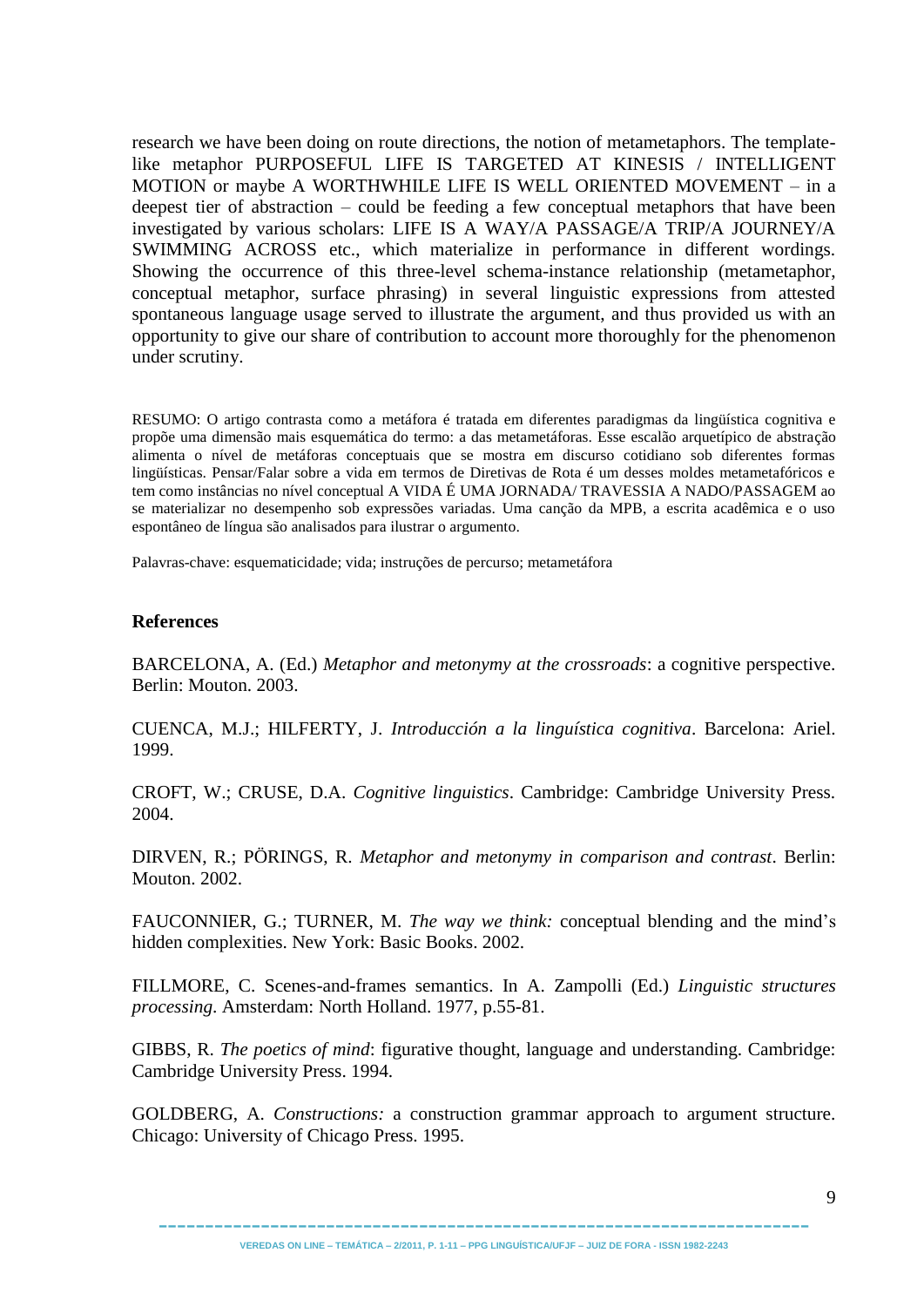\_\_\_\_\_. *Constructions at work*: the nature of generalizations in language. Oxford: Oxford University Press. 2006.

GRADY, J.; OAKLEY, T.; COULSON, S. Blending and metaphor. In R. Gibbs; G. Steen (eds.) *Metaphor in cognitive linguistics*. Amsterdam: John Benjamins. 1999, p. 101-124.

KÖVECSES, Z. *Metaphor*: a practical introduction. Oxford: Oxford University Press. 2002.

LAKOFF, G.; JOHNSON, M. *Metaphors we live by*. Chicago: University of Chicago Press. 1980.

LAKOFF, G.; TURNER, M. *More than cool reason*: a field guide to poetic metaphor. Chicago: University of Chicago Press. 1989.

LAWLER, J. *Time is money*: the anatomy of a metaphor. Unpublished manuscript. University of Michigan, Ann Arbor. 1988.

MARTINS, H. *Metáfora e polissemia no estudo das línguas do mundo*: uma apresentação não representacionista. Tese de doutorado. UFRJ. 1999.

MENDES, V. Route directions conceptualization: a counter-argument for the autonomy of syntax. Paper given at the 8<sup>th</sup> International Cognitive Linguistics Conference. Logroño, Spain. Universidad de la Rioja. 2003.

\_\_\_\_\_. *The semantics-pragmatics of route directions*. Hamburg University, Germany. PhD dissertation. Available on-line at <http://www.sub.uni-hamburg.de/opus/volltexte/2005/2410/> 2005.

\_\_\_\_\_. Ensinando o caminho: aspectos cognitivos, discursivos e interacionais de um gênero textual. Comunicação na *III Conferência Lingüística e Cognição*. Campinas. UNICAMP. 2006.

\_\_\_\_\_. *The semantics-pragmatics of route directions*: unveiling the complexity inherent to a subfield of German language-and-thought backstage spatial cognition. Saarbrücken, Germany: Verlag Doktor Müller. 2008.

MOURA, H. Linguagem e cognição na interpretação de metáforas. *Veredas* v.6, n.1, p. 153- 161. 2002.

ÖSTMAN, J.-O. Construction discourse: a prolegomenon. In J.-O. Östman; M. Fried (Eds.) *Construction grammars*: cognitive groundings and theoretical extensions. Amsterdam: John Benjamins. 2005, p. 121-141.

PETRUCK, M. Frame semantics. In J. Verschueren et al. (eds.) *Handbook of pragmatics*. Philadelphia: John Benjamins. 1996.

PUSTEJOVSKY, J. *The generative lexicon*. Cambridge, MA: MIT Press. 1995.